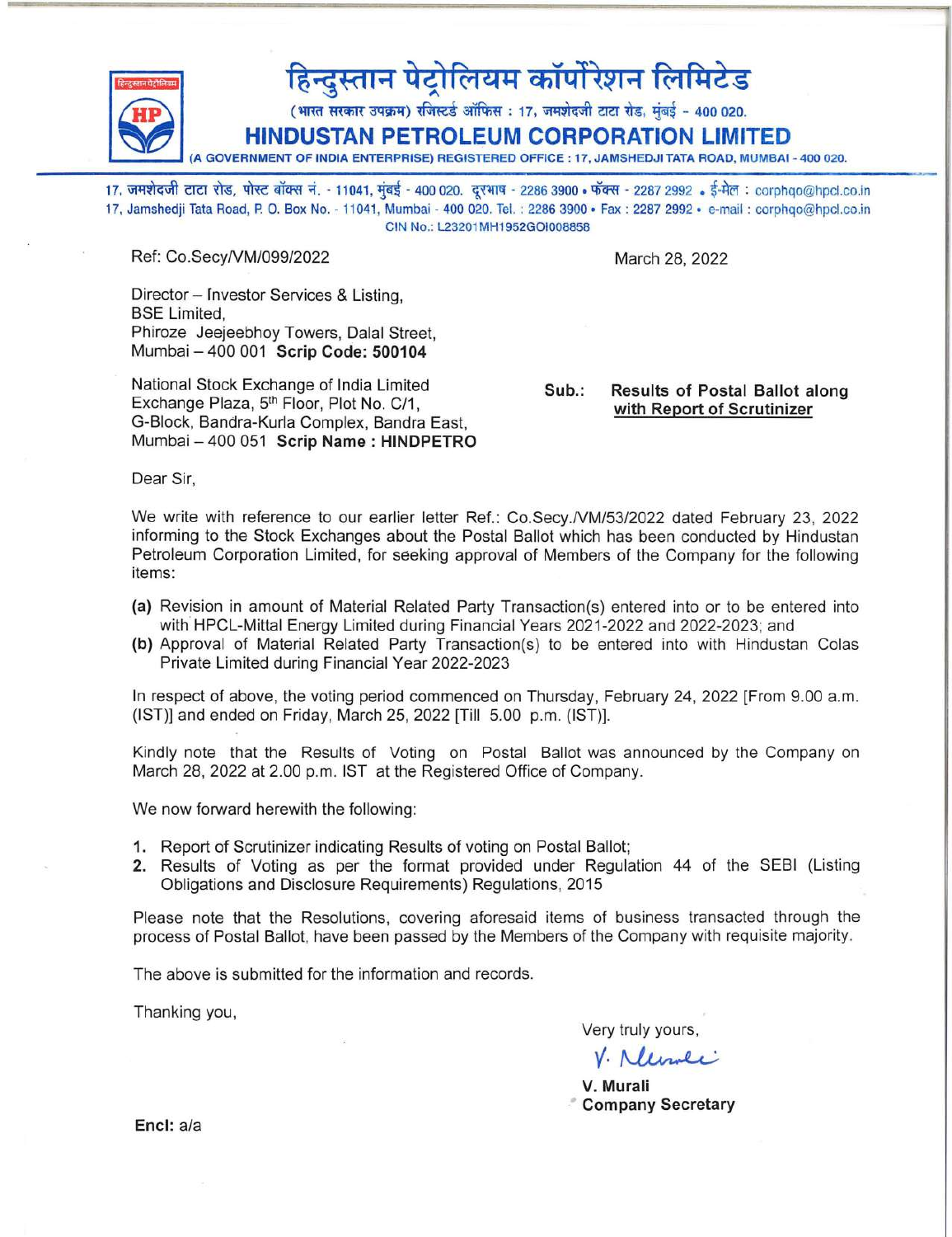**UPENDRA SHUKLA**  B. Com., F C. S Company Secretary

C5 (VM)<br>OK to announce<br>the postel<br>ballet results<br>22/3/2022

504 , Navkar, Nandapatkar Road, Vile Parle East, Mumbai - 400 057 Resi : 2611 8257 Mob.: 98211 25846 E-mail: ucshukla@rediffinail.com

Shri Mukesh Kumar Surana Chairman & Managing Director Hindustan Petroleum Corporation Limited, Petroleum House 17, Jamshedji Tata Road, Mumbai-400 020

Dear Sir,

## **Sub: Scrutinizer's Report on Postal Ballot (e-voting)**

- I) I, Upendra C. Shukla, Practising Company Secretary, was appointed as the Scrutinizer by the Company to scrutinize the voting by means of Postal Ballot through electronic means ('remote e-voting') of Hindustan Petroleum Corporation Limited (hereinafter referred to as 'the Company')
- 2) Pursuant to the Circulars Nos. *14/2020, 17/2020, 22/2020, 33/2020,39/2020, 10/2021* and 2012021 dated 8th April, 2020, 13th April, 2020,15th June, 2020, 28th September,2020, 31st December, 2020, 23rd June, 2021 and 08th December, 2021 respectively issued by the Ministry of Corporate Affairs (MCA Circulars) the notice dated 22nd February, 2022 as confrrmed by the Company, was sent to the Members in respect of below mentioned Resolutions through e-mail to those, whose e-mail addresses are registered with the Company/ Depositories.
- 3) As per the provisions of Section 108 of the Companies Act, 2013 ('the Act') read with the Rule 20 of the Companies (Management and Administration) Rules, 2014, as amended, as also in accordance with the Regulation 44 of the SEBI (Listing Obligations and Disclosure Requirements) Regulations, 2015, the Company had provided the facility of remote e-voting to the Members to cast their votes electronically on **all** the resolutions proposed in the Notice.
- 4) The Company had appointed National Securities Depository Limited ('NSDL') as Service Provider, who provided the facilities for conducting the Remote e-voting.
- 5) My responsibility as a Scrutinizer is to ensure that the voting process is conducted in a fair and transparent manner and submit a Scrutinizer's Report on the votes cast 'in favour' or 'against' the resolutions based on the reports generated from the electronic voting system provided by the NSDL. The Management of the Company is responsible to ensure compliance with the requirements of the Act and rules relating to remote e-voting and e-voting.

Based on the reports generated from the e-voting system provided by the NSDL, I submit my report on e-voting as under:

a) The Remote e-voting period commenced from Thursday, 24th February, 2022 at 9.00 a.m. (IST) and ended on Friday, 25th March, 2022 at 5.00 p.m. (IST).

**.-**

Upendra Chandrasha nkar Shukla *. .. 2/-*

膺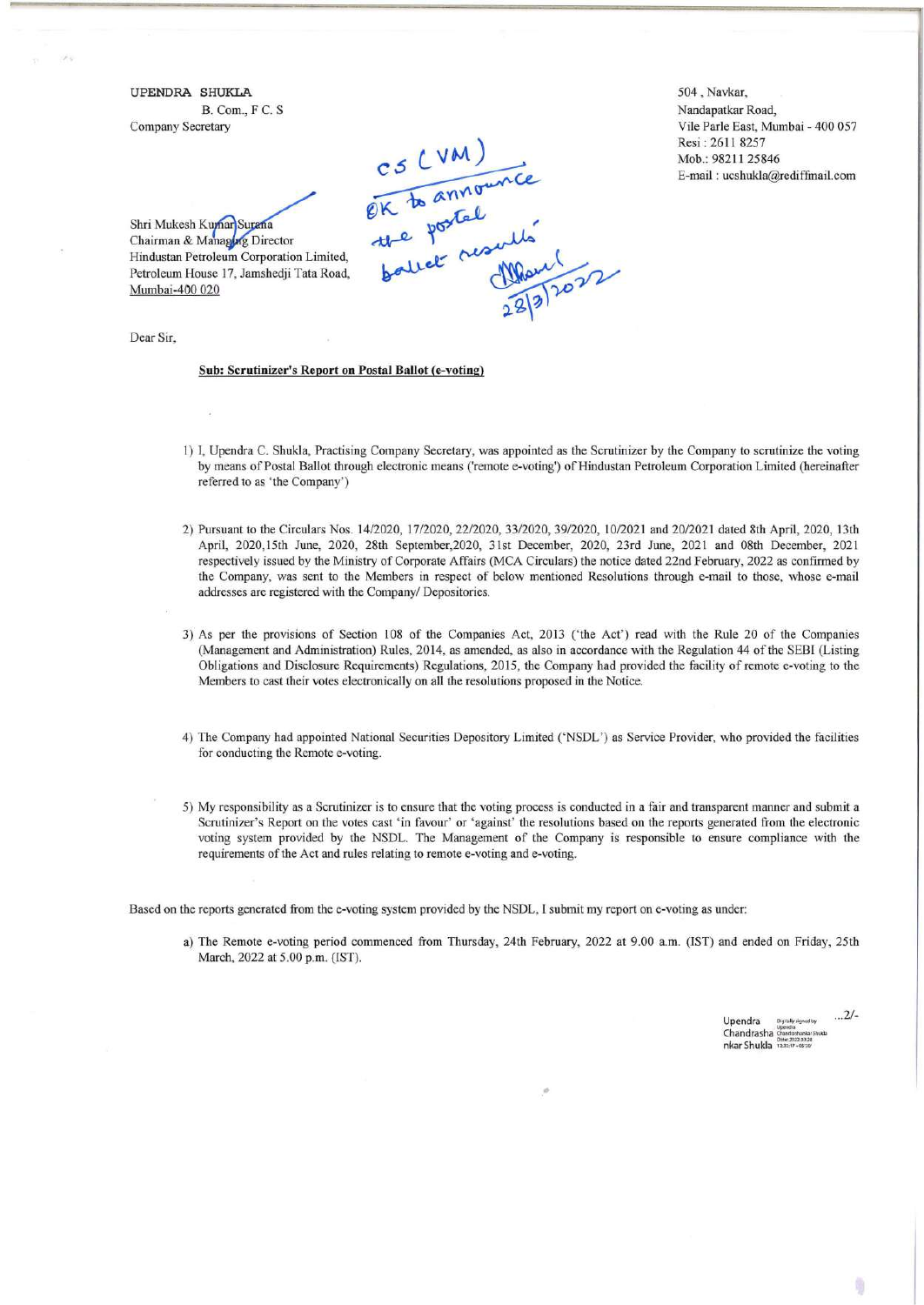- b) The Members of the Company as on the 'cut-off' date i.e. 18th February, 2022 were entitled to vote on the resolutions as set-out in Item Nos. 1 to 2 of the Notice of the Company.
- c) On completion of e-voting, I unblocked the results of the Remote e-voting by the Members, on the NSDL e-voting *systeml*  platform and after downloading the results, counted the votes.
- d) All the 3736 Remote-e-voting responses are valid.
- e) I now, submit my report as under on the results of the Remote e-voting in respect of the each of the resolution as set out in the Notice dated 22nd Febmary, 2022:

Resolution No.1: Ordinary Resolution: Revision in amount of Material Related Party Transaction(s) entered into or to be entered into with HPCL-Mittal Energy Limited during Financial Years 2021-2022 and 2022-2023.

|                  |              |                                                | In favour of the Resolution |       | <b>Against the Resolution</b>                             |        |                 |  |
|------------------|--------------|------------------------------------------------|-----------------------------|-------|-----------------------------------------------------------|--------|-----------------|--|
|                  |              | No. of Responses No. of votes cast<br>received |                             |       | % of votes cast No. of Responses No. of votes<br>received | cast   | % of votes cast |  |
| Remote<br>voting | $E_{\rm{H}}$ | 3496                                           | 439367825                   | 99.98 | 237                                                       | 101215 | 0.02            |  |

Since number of votes cast in favour of the Resolution is more than number of votes cast against the Resolution, the said Ordinary Resolution may be declared passed.

Resolution No.2: Ordinary Resolution: Approval of Material Related Party Transaction(s) to be entered into with Hindustan Colas Private Limited during Financial Year 2022-2023.

|                  |    |                                                | In favour of the Resolution |       | <b>Against the Resolution</b>                             |       |                 |  |
|------------------|----|------------------------------------------------|-----------------------------|-------|-----------------------------------------------------------|-------|-----------------|--|
|                  |    | No. of Responses No. of votes cast<br>received |                             |       | % of votes cast No. of Responses No. of votes<br>received | cast  | % of votes cast |  |
| Remote<br>voting | Е- | 3502                                           | 439372198                   | 99.98 | 225                                                       | 94931 | 0.02            |  |

Since number of votes cast in favour of the Resolution is more than number of votes cast against the Resolution, the said Ordinary Resolution may be declared passed.

Thanking you,

UDIN: F002727C003196148 Date: 28th March, 2022 Place: Mumbai •

Yours faithfully, Upendra <sup>Digitally signed by</sup><br>Upendra Chandrasharka Chandrashanka Shukla<br>r Shukla (U.c. SHUKLA) COMPANY SECRETARY FCS: 2727/CP: 1654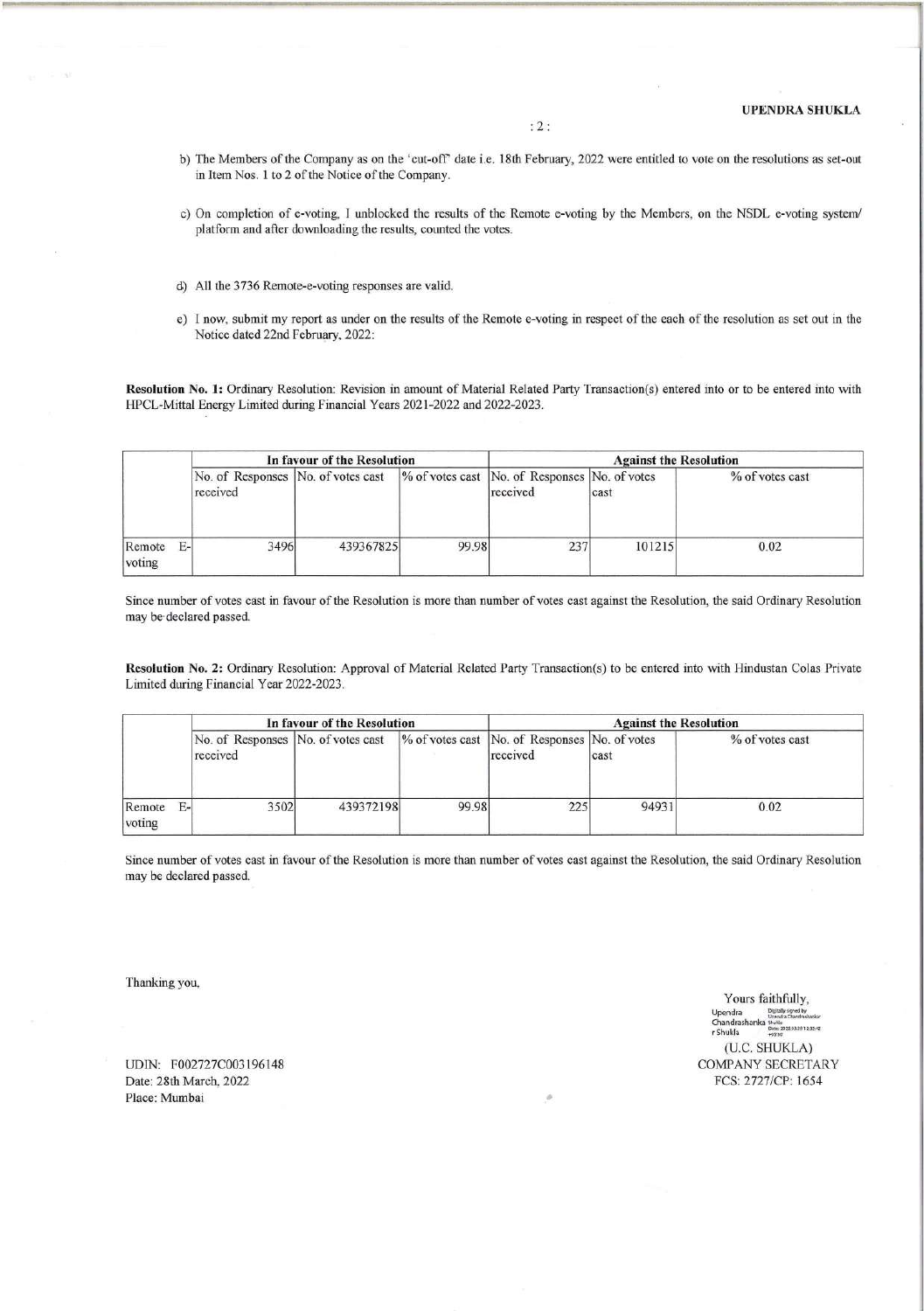*3/28/22,* 1 :30 PM Hpcl Voting Results v.1.html

| General information about company                                                              |                                            |  |  |  |  |
|------------------------------------------------------------------------------------------------|--------------------------------------------|--|--|--|--|
| Scrip code                                                                                     | 500104                                     |  |  |  |  |
| <b>NSE Symbol</b>                                                                              | <b>HINDPETRO</b>                           |  |  |  |  |
| <b>MSEI Symbol</b>                                                                             | <b>NOTLISTED</b>                           |  |  |  |  |
| <b>ISIN</b>                                                                                    | INE094A01015                               |  |  |  |  |
| Name of the company                                                                            | HINDUSTAN PETROLEUM CORPORATION<br>LIMITED |  |  |  |  |
| Type of meeting.                                                                               | <b>Postal Ballot</b>                       |  |  |  |  |
| Date of the meeting / last day of receipt of postal ballot forms (in case of Postal<br>Ballot) | 25-03-2022                                 |  |  |  |  |
| Start time of the meeting                                                                      |                                            |  |  |  |  |
| End time of the meeting                                                                        |                                            |  |  |  |  |

•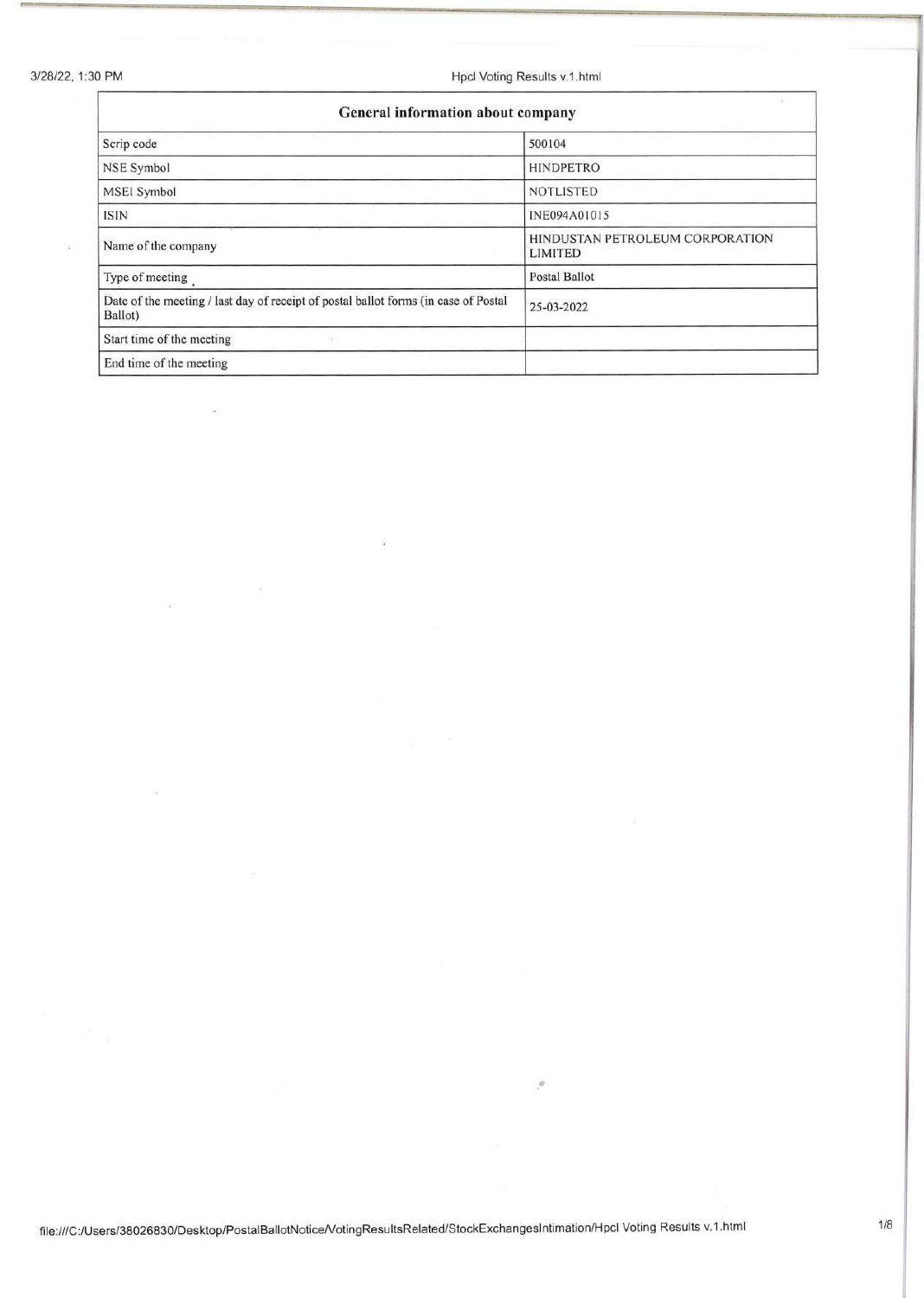3/28/22, 1:30 PM **Hpcl Voting Results v.1.html** 

| <b>Scrutinizer Details</b>                |                  |  |  |  |  |
|-------------------------------------------|------------------|--|--|--|--|
| Name of the Scrutinizer                   | Upendra Shukla   |  |  |  |  |
| Firms Name                                | Upendra Shukla   |  |  |  |  |
| <b>Qualification</b>                      | <b>CS</b>        |  |  |  |  |
| Membership Number                         | 2727             |  |  |  |  |
| Date of Board Meeting in which appointed  | $31 - 01 - 2022$ |  |  |  |  |
| Date of Issuance of Report to the company | 28-03-2022       |  |  |  |  |

**.-**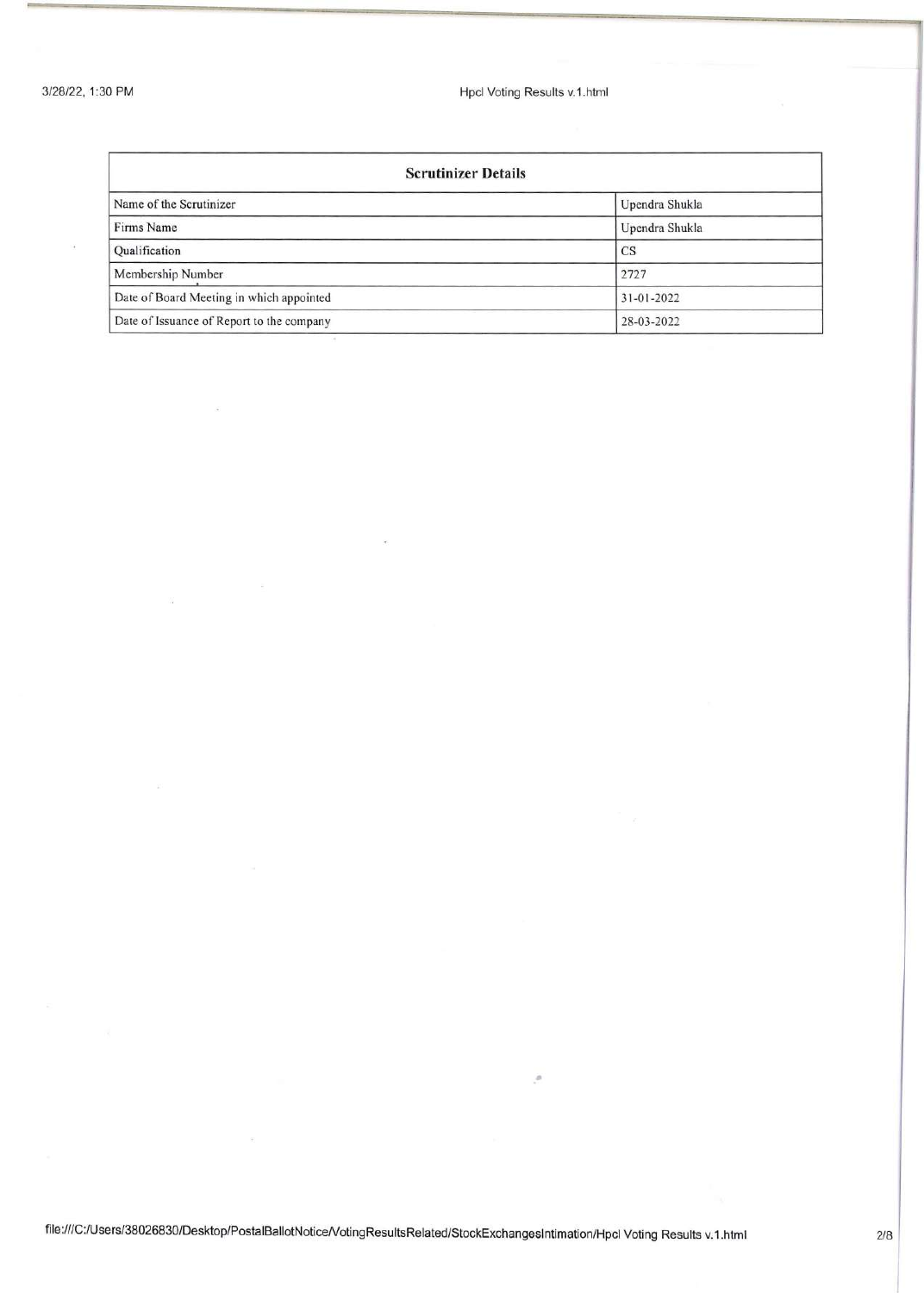*3/28/22,* 1 :30 PM Hpcl Voting Results v.1.html

| <b>Voting results</b>                                                        |            |  |  |  |  |
|------------------------------------------------------------------------------|------------|--|--|--|--|
| Record date                                                                  | 18-02-2022 |  |  |  |  |
| Total number of shareholders on record date                                  | 365022     |  |  |  |  |
| No. of shareholders present in the meeting either in person or through proxy |            |  |  |  |  |
| a) Promoters and Promoter group                                              |            |  |  |  |  |
| b) Public                                                                    |            |  |  |  |  |
| No. of shareholders attended the meeting through video conferencing          |            |  |  |  |  |
| a) Promoters and Promoter group                                              |            |  |  |  |  |
| b) Public                                                                    |            |  |  |  |  |
| No. of resolution passed in the meeting<br>$\overline{2}$                    |            |  |  |  |  |
| Disclosure of notes on voting results                                        |            |  |  |  |  |

**.-**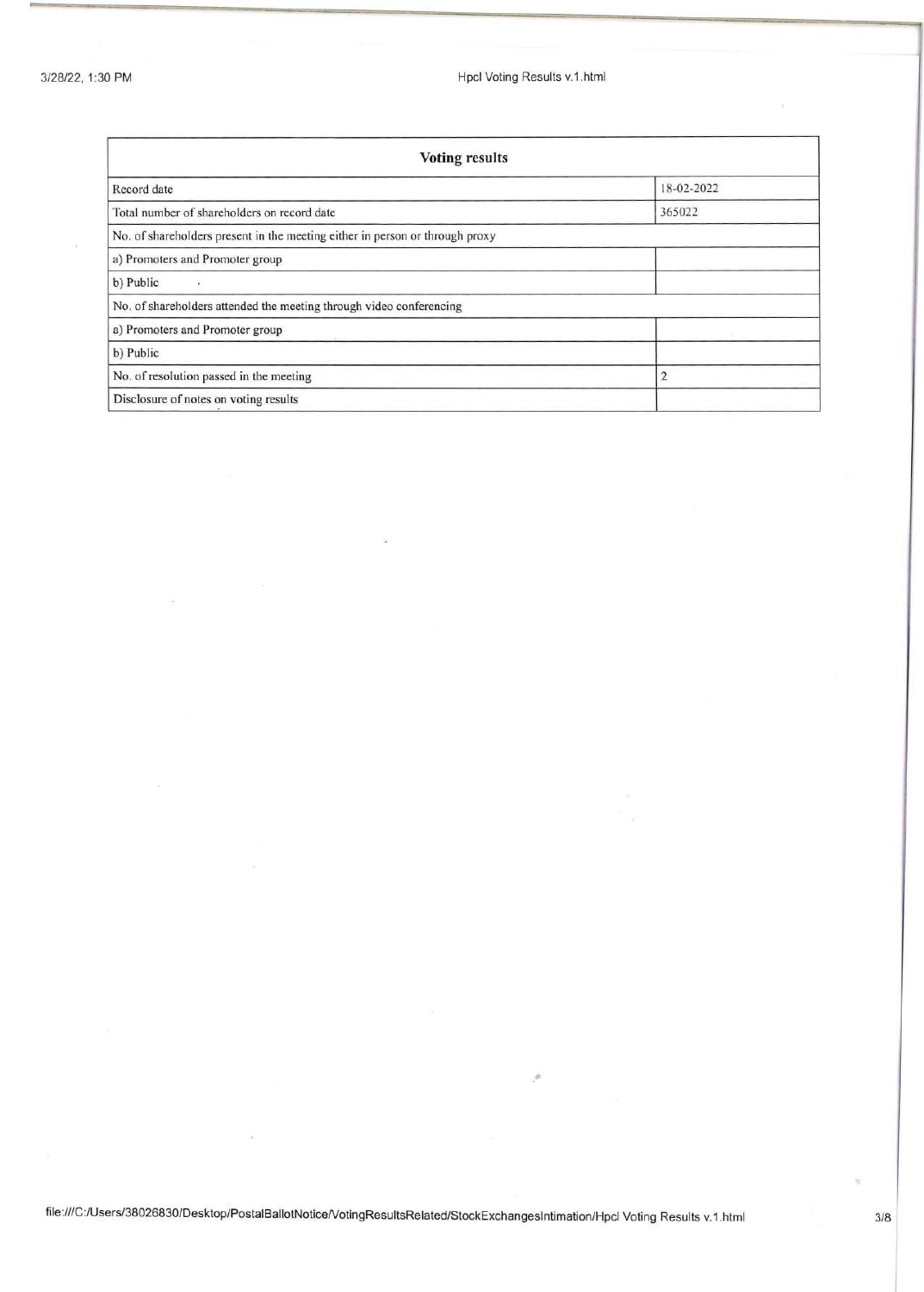|                                           |                                                                             |                       |                                                                                                                                                                                      | Resolution(1)                                 |                                    |                                |                                            |                                          |  |
|-------------------------------------------|-----------------------------------------------------------------------------|-----------------------|--------------------------------------------------------------------------------------------------------------------------------------------------------------------------------------|-----------------------------------------------|------------------------------------|--------------------------------|--------------------------------------------|------------------------------------------|--|
| Resolution required: (Ordinary / Special) |                                                                             |                       |                                                                                                                                                                                      | Ordinary                                      |                                    |                                |                                            |                                          |  |
|                                           | Whether promoter/promoter group are interested in the<br>agenda/resolution? |                       |                                                                                                                                                                                      | Yes                                           |                                    |                                |                                            |                                          |  |
| Description of resolution considered      |                                                                             |                       | Revision in amount of Material Related Party Transaction(s) entered into or to be<br>entered into with HPCL-Mittal Energy Limited during Financial Years 2021-<br>2022 and 2022-2023 |                                               |                                    |                                |                                            |                                          |  |
| Category                                  | Mode of<br>voting                                                           | No. of<br>shares held | No. of<br>votes<br>polled                                                                                                                                                            | % of Votes polled<br>on outstanding<br>shares | No. of<br>$votes - in$<br>favour   | No. of<br>$votes -$<br>against | % of votes in<br>favour on votes<br>polled | % of Votes<br>against on votes<br>polled |  |
|                                           |                                                                             | (1)                   | (2)                                                                                                                                                                                  | $(3)=[(2)/(1)]*100$                           | (4)                                | (5)                            | $(6)=$<br>$[(4)/(2)]$ *100                 | $(7)$ =<br>$[(5)/(2)]$ *100              |  |
|                                           | E-Voting                                                                    |                       | $\overline{0}$                                                                                                                                                                       | $\bf{0}$                                      | $\bf{0}$                           | $\overline{0}$                 | $\mathbf{0}$                               | $\mathbf{0}$                             |  |
| Promoter and                              | Poll                                                                        |                       | $\mathbf{0}$                                                                                                                                                                         | $\mathbf{0}$                                  | $\boldsymbol{0}$                   | $\bf{0}$                       | $\mathbf{0}$                               | $\boldsymbol{0}$                         |  |
| Promoter<br>Group                         | Postal<br>Ballot (if<br>applicable)                                         | 778845375             | $\mathbf{0}$                                                                                                                                                                         | $\overline{0}$                                | $\mathbf{0}$                       | $\mathbf{0}$                   | $\mathbf{0}$                               | $\mathbf{0}$                             |  |
|                                           | Total                                                                       | 778845375             | $\mathbf{0}$                                                                                                                                                                         | $\overline{0}$                                | $\theta$                           | $\mathbf{0}$                   | $\mathbf{0}$                               | $\mathbf{0}$                             |  |
|                                           | E-Voting                                                                    | 502649076             | 433415060                                                                                                                                                                            | 86.2262                                       | 433415060                          | $\mathbf{0}$                   | 100                                        | $\overline{0}$                           |  |
|                                           | Poll                                                                        |                       | $\mathbf{0}$                                                                                                                                                                         | $\mathbf{0}$                                  | $\mathbf{0}$                       | $\mathbf{0}$                   | $\mathbf{0}$                               | $\mathbf{0}$                             |  |
| Public-<br>Institutions                   | Postal<br>Ballot (if<br>applicable)                                         |                       | $\mathbf{0}$                                                                                                                                                                         | $\bf{0}$                                      | $\bf{0}$                           | $\mathbf{0}$                   | $\mathbf{0}$                               | $\bf{0}$                                 |  |
|                                           | Total                                                                       | 502649076             | 433415060                                                                                                                                                                            | 86.2262                                       | 433415060                          | $\mathbf{0}$                   | 100                                        | $\mathbf{0}$                             |  |
|                                           | E-Voting                                                                    |                       | 6053980                                                                                                                                                                              | 4.4172                                        | 5952765                            | 101215                         | 98.3281                                    | 1.6719                                   |  |
|                                           | Poll                                                                        |                       | $\mathbf{0}$                                                                                                                                                                         | $\mathbf{0}$                                  | $\mathbf{0}$                       | $\theta$                       | $\overline{0}$                             | $\mathbf{0}$                             |  |
| Public-Non<br>Institutions                | 137053894<br>Postal<br>Ballot (if<br>applicable)                            | $\bf{0}$              | $\mathbf{0}$                                                                                                                                                                         | $\mathbf{0}$                                  | $\mathbf{0}$                       | $\mathbf{0}$                   | $\bf{0}$                                   |                                          |  |
|                                           | Total                                                                       | 137053894             | 6053980                                                                                                                                                                              | 4.4172                                        | 5952765                            | 101215                         | 98.3281                                    | 1.6719                                   |  |
|                                           | Total                                                                       | 1418548345            | 439469040                                                                                                                                                                            | 30.9802                                       | 439367825                          | 101215                         | 99.977                                     | 0.023                                    |  |
| $\bar{r}$                                 |                                                                             |                       |                                                                                                                                                                                      |                                               | Whether resolution is Pass or Not. |                                | Yes                                        |                                          |  |
|                                           |                                                                             |                       |                                                                                                                                                                                      |                                               | Disclosure of notes on resolution  |                                |                                            |                                          |  |

94

•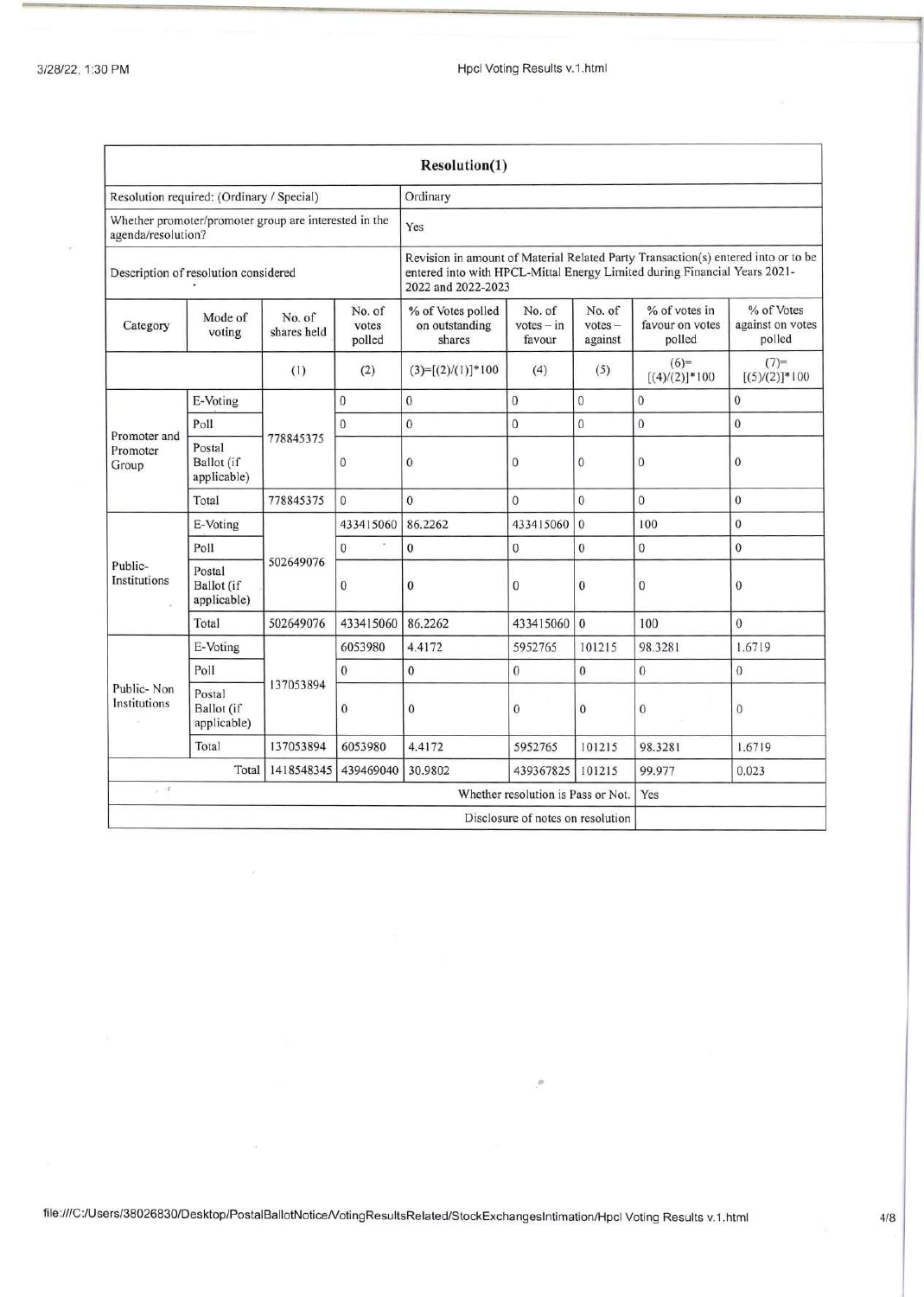*3/28/22 ,* 1 :30 **PM** Hpcl Voting Results v.1.html

| <b>Details of Invalid Votes</b> |              |
|---------------------------------|--------------|
| Category                        | No. of Votes |
| Promoter and Promoter Group     |              |
| <b>Public Insitutions</b>       |              |
| Public - Non Insitutions        |              |

..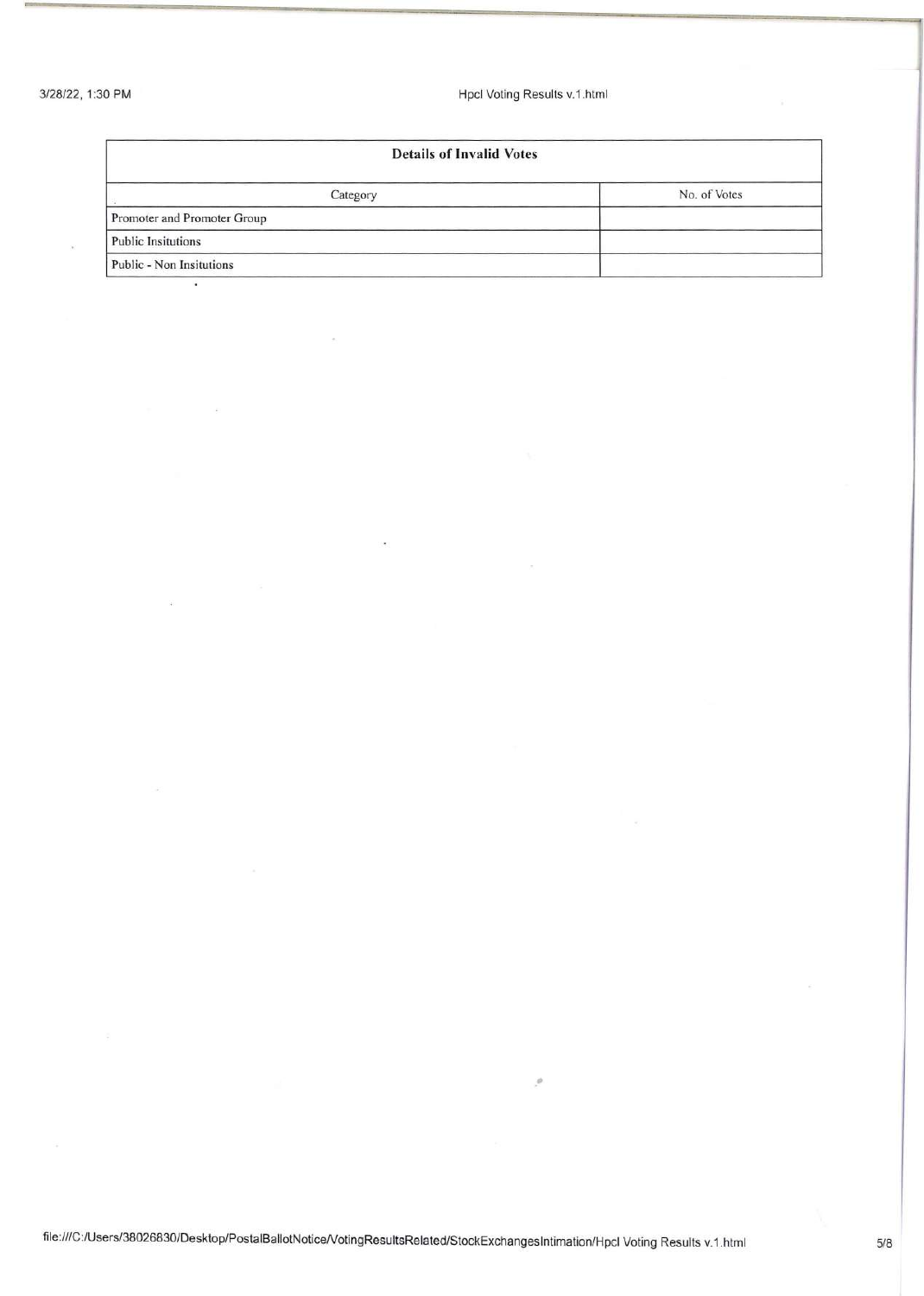|                                                                             |                                              |                       |                                                                                                                                              | Resolution(2)                                 |                                    |                                |                                            |                                          |  |
|-----------------------------------------------------------------------------|----------------------------------------------|-----------------------|----------------------------------------------------------------------------------------------------------------------------------------------|-----------------------------------------------|------------------------------------|--------------------------------|--------------------------------------------|------------------------------------------|--|
| Resolution required: (Ordinary / Special)                                   |                                              |                       |                                                                                                                                              | Ordinary                                      |                                    |                                |                                            |                                          |  |
| Whether promoter/promoter group are interested in the<br>agenda/resolution? |                                              |                       | Yes                                                                                                                                          |                                               |                                    |                                |                                            |                                          |  |
| Description of resolution considered                                        |                                              |                       | Approval of Material Related Party Transaction(s) to be entered into with<br>Hindustan Colas Private Limited during Financial Year 2022-2023 |                                               |                                    |                                |                                            |                                          |  |
| Category                                                                    | Mode of<br>voting                            | No. of<br>shares held | No. of<br>votes<br>polled                                                                                                                    | % of Votes polled<br>on outstanding<br>shares | No. of<br>$votes - in$<br>favour   | No. of<br>$votes -$<br>against | % of votes in<br>favour on votes<br>polled | % of Votes<br>against on votes<br>polled |  |
|                                                                             |                                              | (1)                   | (2)                                                                                                                                          | $(3)=[(2)/(1)]*100$                           | (4)                                | (5)                            | $(6)=$<br>$[(4)/(2)]$ *100                 | $(7)=$<br>$[(5)/(2)]$ *100               |  |
|                                                                             | E-Voting                                     |                       | $\mathbf{0}$                                                                                                                                 | $\mathbf{0}$                                  | $\overline{0}$                     | $\mathbf{0}$                   | $\overline{0}$                             | $\overline{0}$                           |  |
| Promoter and                                                                | Polf                                         |                       | $\overline{0}$                                                                                                                               | $\mathbf{0}$                                  | $\overline{0}$                     | $\mathbf{0}$                   | $\overline{0}$                             | $\overline{0}$                           |  |
| Promoter<br>Group                                                           | <b>Postal Ballot</b><br>(if<br>applicable)   | 778845375             | $\bf{0}$                                                                                                                                     | $\mathbf{0}$                                  | 0                                  | $\bf{0}$                       | $\bf{0}$                                   | $\bf{0}$                                 |  |
|                                                                             | Total                                        | 778845375             | $\theta$                                                                                                                                     | $\overline{0}$                                | $\overline{0}$                     | $\overline{0}$                 | $\overline{0}$                             | $\mathbf{0}$                             |  |
|                                                                             | E-Voting                                     |                       | 433415060                                                                                                                                    | 86.2262                                       | 433415060                          | $\mathbf{0}$                   | 100                                        | $\mathbf{0}$                             |  |
|                                                                             | Poll                                         |                       | $\mathbf{0}$                                                                                                                                 | $\mathbf{0}$                                  | $\mathbf{0}$                       | $\overline{0}$                 | $\bf{0}$                                   | $\mathbf{0}$                             |  |
| Public-<br>Institutions                                                     | <b>Postal Ballot</b><br>(i)<br>applicable)   | 502649076             | $\overline{0}$                                                                                                                               | $\bf{0}$                                      | $\mathbf{0}$                       | $\mathbf{0}$                   | $\mathbf{0}$                               | $\bf{0}$                                 |  |
|                                                                             | Total                                        | 502649076             | 433415060                                                                                                                                    | 86.2262                                       | 433415060                          | $\Omega$                       | 100                                        | $\theta$                                 |  |
|                                                                             | E-Voting                                     |                       | 6052069                                                                                                                                      | 4.4158                                        | 5957138                            | 94931                          | 98.4314                                    | 1.5686                                   |  |
|                                                                             | Poll                                         |                       | $\mathbf{0}$                                                                                                                                 | $\boldsymbol{0}$                              | $\mathbf{0}$                       | $\bf{0}$                       | $\mathbf{0}$                               | $\bf{0}$                                 |  |
| Public-Non<br>Institutions                                                  | <b>Postal Ballot</b><br>(iif)<br>applicable) | 137053894             | $\mathbf{0}$                                                                                                                                 | $\mathbf{0}$                                  | $\mathbf{0}$                       | $\mathbf{0}$                   | $\mathbf{0}$                               | $\mathbf{0}$                             |  |
|                                                                             | Total                                        | 137053894             | 6052069                                                                                                                                      | 4.4158                                        | 5957138                            | 94931                          | 98.4314                                    | 1.5686                                   |  |
| Total<br>1418548345<br>439467129                                            |                                              |                       |                                                                                                                                              | 30.9801                                       | 439372198                          | 94931                          | 99.9784                                    | 0.0216                                   |  |
|                                                                             |                                              |                       |                                                                                                                                              |                                               | Whether resolution is Pass or Not. |                                | Yes                                        |                                          |  |
|                                                                             |                                              |                       |                                                                                                                                              |                                               | Disclosure of notes on resolution  |                                |                                            |                                          |  |

**.-**

X